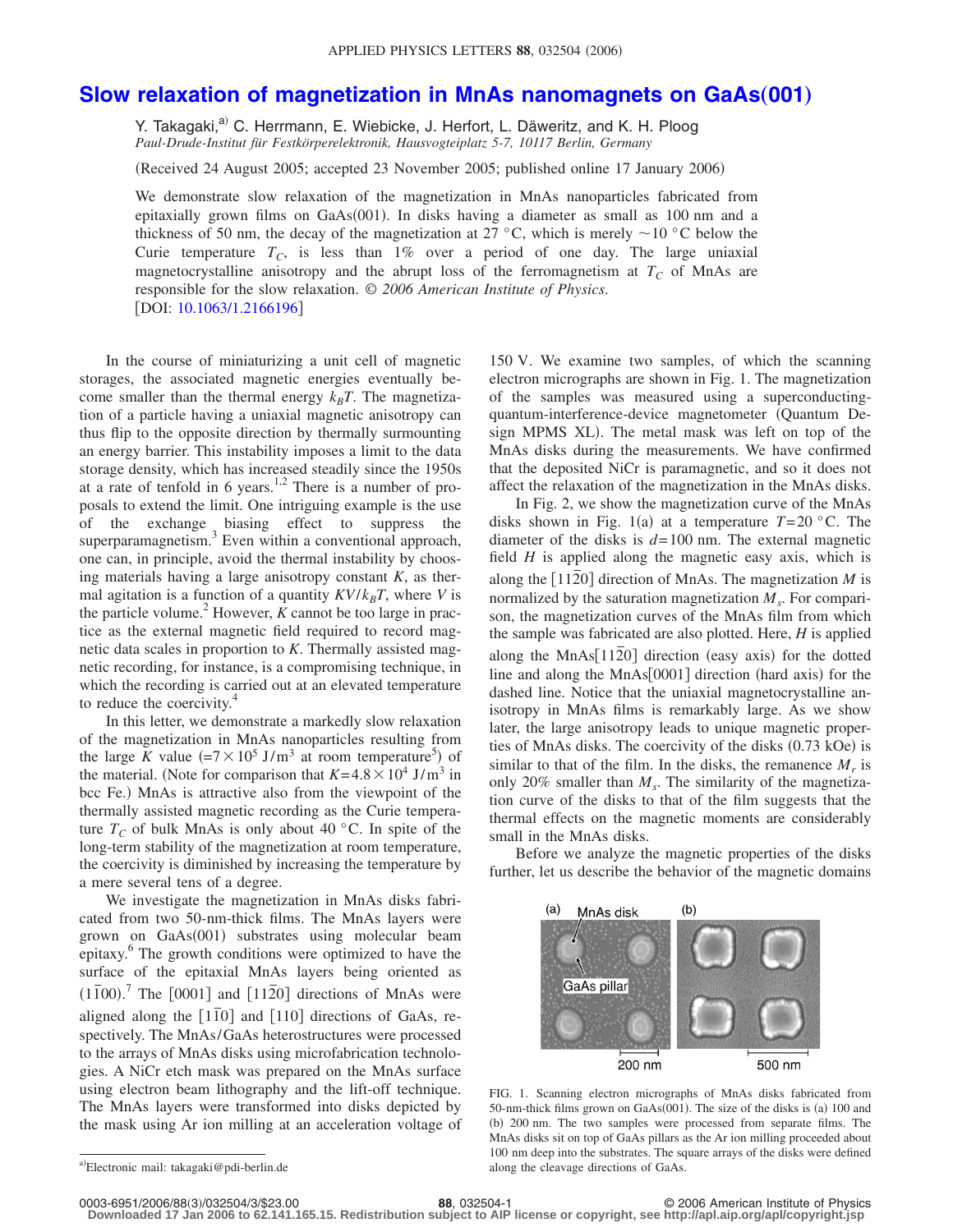

FIG. 2. Magnetization curves of MnAs film and disks fabricated from the film. The magnetization  $M$  is normalized to the saturation magnetization  $M_s$ . The in-plane external magnetic field is applied for the film along the uniaxial easy axis, MnAs[112<del>0]</del> (dotted line), or the hard axis, MnAs[0001] (dashed line). For the disks having the size of  $100$  nm, Fig.  $1(a)$ , the magnetic field is applied along the easy axis (solid line with circles). The hysteresis loops are shown with an expanded scale in the inset.

in submicrometer disks. The magnetic domain structure undergoes a fundamental change when the dimensions of ferromagnetic elements are reduced to nanometer scales. That is, a transition between a vortex state and a single-domain state occurs.<sup>8</sup> In the disks larger than a critical size, the magnetic structure is a vortex (closure-flux-type multidomain) state,<sup>9</sup> unless the magnetic properties of the ferromagnetic material are highly anisotropic. When the disk size is below the critical value, however, the domain-wall energy exceeds the magnetostatic energy arising from stray fields. The reversal in the energy relationship originates from the nonzero width of the domain walls. A single magnetic domain thus occupies the entire disk in the latter regime even after demagnetization. We have established using magnetic force microscopy that the critical size to reach the single domain regime is about 100 nm for the present MnAs layer thickness.<sup>10</sup>

We now turn our attention back to the relaxation of the magnetization in the disks. In the sample with  $d=100$  nm, most of the disks are single domain particles.<sup>10</sup> The relaxation of the magnetization in these so-called nanomagnets arises from the probabilistic process of the thermally induced reversal of their magnetic moments. The decay of the magnetization with time *t* is hence given as

$$
M_r(t) = M_r(0) \exp(-2t/\tau), \qquad (1)
$$

where  $\tau^{-1}$  is the flipping rate of the magnetic moments. We show in Fig. 3 the time dependence of the magnetization at *H*= 0 after the MnAs disks were magnetized at *H*= 20 kOe. One finds that the experimental results are not as simple as predicted by Eq.  $(1)$ .

The sample temperature was 27 and 20 °C for the filled and open circles, respectively. However, the qualitatively different time dependence in the two measurements is a consequence of the contrasting temperature at which the sample dwelled prior to the measurements. The sample was warmed to the measurement temperature for the filled circles, whereas the sample temperature was 32 °C before the measurement for the open circles. The magnetization initially increased in the measurement run shown by the open circles. In contrast, a rapid decay (the deviation from the extrapolation of the long-time behavior indicated by the solid line in



FIG. 3. Time dependence of the remanence, normalized by a common value, in disks having a diameter of  $100$  nm, Fig.  $1(a)$ . The disks were magnetized prior to the measurements in a magnetic field of 20 kOe. The temperature is 27 and 20 °C for the filled and open circles, respectively. The sample was at a lower (higher) temperature than the measurement temperature for the filled (open) circles immediately before the measurements. The solid line is a fit assuming an exponential decay, Eq. (1). The inset is an expanded plot to show a rapidly decaying component.

the inset of Fig. 3) was observed in the measurement run shown by the filled circles. Through measurements under various thermal histories, we have established that the increase and the rapid decrease in the magnetization take place when the samples are cooled and warmed to the measurement temperature, respectively. We, therefore, attribute these rapidly quenching contributions to the temperature hysteresis of the first-order phase transition between the ferromagnetic  $\alpha$  phase and the nonmagnetic  $\beta$  phase of MnAs at  $T_C$  ( $\approx$  40 °C).

In a wide temperature range around  $T_c$ , which includes room temperature, both of the disks consisting of  $\alpha$ -MnAs and of  $\beta$ -MnAs exist when the material is grown on GaAs.<sup>10</sup> This type of coexistence is a manifestation that a first-order phase transition does not occur immediately when the temperature is varied from a value favoring one phase to another value favoring the other phase. An abrupt phase transition takes place in each disk probabilistically by surmounting the potential barrier separating the phases. The thermal hysteresis thus gives rise to a relaxation behavior. We note, however, that some characteristics of the rapid decay are not clearly understood at present by the interpretation based on the thermal hysteresis. (i) The increase of the magnetization implies that the newly converted  $\alpha$ -MnAs disks are, at least predominantly, magnetized in the direction of the magnetic moments of the surrounding disks. Dipole-dipole interaction might be responsible for the magnetic ordering. (ii) The initial increase ( $\beta \rightarrow \alpha$  transition) takes place on a time scale which is much longer than that when the counterpart ( $\alpha$  $\rightarrow \beta$  transition) leads to a decay of the magnetization. The asymmetry may be intimately related to (i), i.e., the  $\alpha \rightarrow \beta$ transition always results in a decrease of the magnetization, whereas the  $\beta \rightarrow \alpha$  transition does not have to increase the magnetization.

Once the fast-relaxation contributions diminish, the magnetization decays at a comparable rate for both of the measurement runs in Fig. 3. We attribute this slow decay to the thermal switching of the magnetic moments. If we assume a relaxation given by Eq.  $(1)$  (the solid line in Fig. 3), the relaxation time is estimated to be  $\tau \sim 300$  days. The switching events of the magnetization are hence indicated to **Downloaded 17 Jan 2006 to 62.141.165.15. Redistribution subject to AIP license or copyright, see http://apl.aip.org/apl/copyright.jsp**